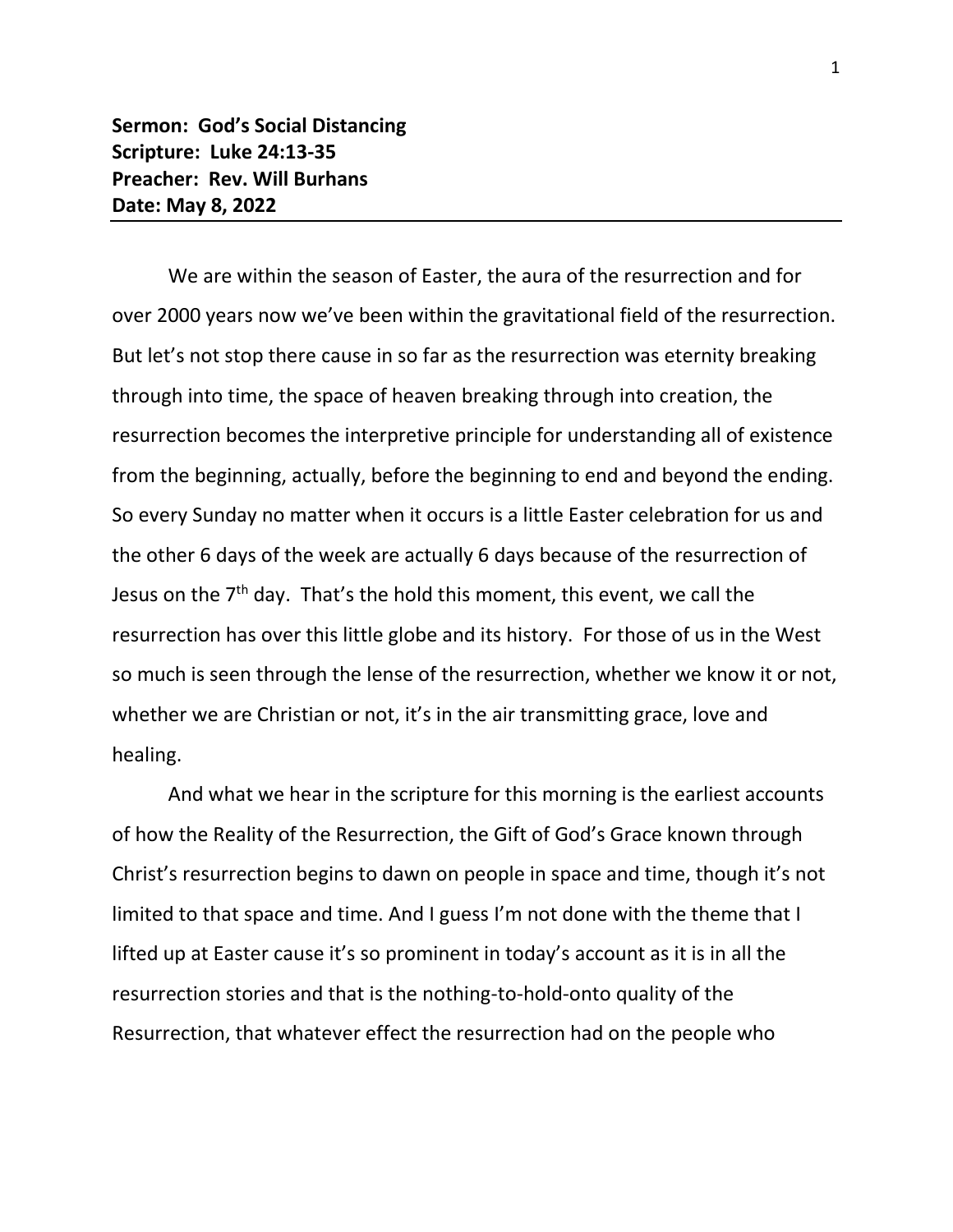encountered Jesus after his death and whatever mystery the Resurrection contains for us in our lives there is an invisible, hidden, distanced dimension to it.

The Gospels seem to go out of their way to be clear about two things in recounting the Resurrection – that while one might think of Jesus appearing after death as a revenant, a ghost, a phantom, they make clear that he's quite physical in his presence just a physicality of a different order and the second thing is that everywhere you turn that physicality cannot be held onto, cannot be caught, claimed, clutched, or captured!

Now why in the world would that be?

Why would Mary who was so deeply grieving the death of Jesus, when he appears to her and she realizes that he's not in fact dead but quite alive and she goes to grab ahold of him, why would she not be able or allowed to do that? And then the disciples on the road to Emmaus, they are walking along traumatized and grieving Jesus' crucifixion and confused with the rumors of an empty tomb, and they are on the road when Jesus, who they do not recognize, walks up beside them and hearing what they are talking about explains the Jewish scriptures to them making sense of his place in them and then sits down to eat with them and just as their eyes are opened to His presence and reality, he disappears from them, vanishes full stop.

And as they are telling the other disciples the story of their encounter, Jesus again appears among them and retreats again telling them to stay together and wait… I mean, what a tease, this resurrected Jesus is! He finally appears one more time on the hill outside of Jerusalem and what happens? We read: "He lifted up his hands and blessed them and left them." No more resurrection appearances after that moment. But we say His Spirit then comes…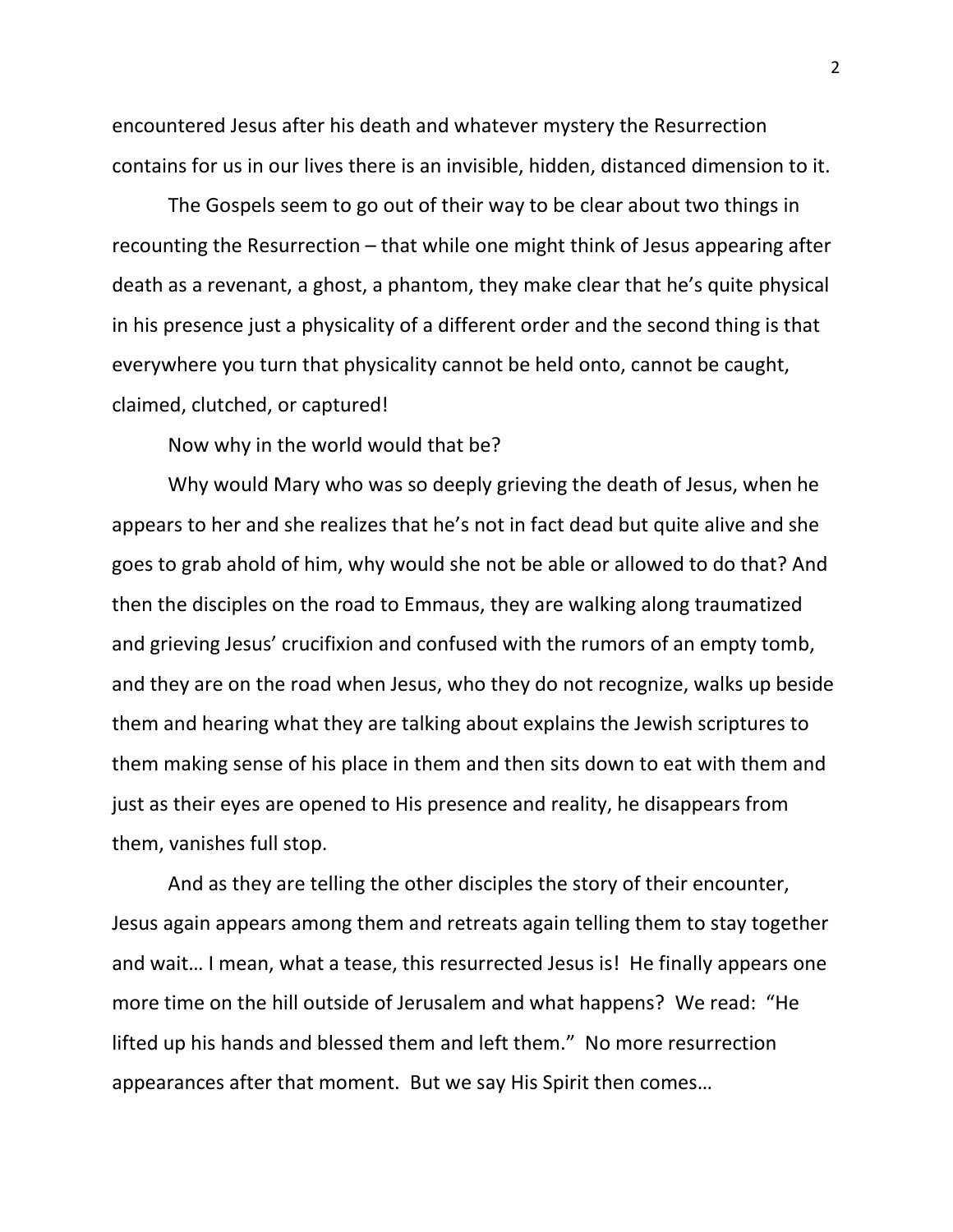And so I reiterate what I said at the end of my Easter sermon – that we're left with nothing to hold onto. Nothing but the promise of God's love. But this makes sense cause if we claim that one of, if not THE fundamental attribute of God is LOVE then what happens in the resurrection narratives and what we experience in our own lives of the hidden ungraspable nature of God only makes sense, cause that is the nature of love. Yes, love requires closeness but maybe more importantly especially in the case of unequal power dynamics, love requires distancing too. It's gotta be both-and, a fluid reality of moving toward and moving away, of moving in to touch and of letting go. And it's the letting go that we struggle with, that feels like not-loving but is love.

The Australian theologian Christopher Ochs wrote about this as the selfdistancing nature of God. He refers to a Jewish Kabbalah principle of creation from  $16<sup>th</sup>$  century writings known as "zimzum" – which describes the beginning of all things as an act of self-contraction or self-concentration of God into Godself before commencing the act of creation. "God reduces Godself away from a point so that something that is not God can have space and time to exist." As the Jewish philosopher Gerschom Scholem explains – "the first act of En-Sof, the Infinite Being, is therefore not a step outside but a step inside, a movement of recoil, a falling back upon oneself, of withdrawing oneself… the first act of God, therefore, is not one of revelation but of limitation."

And on this Mother's Day Sunday, it's worth thinking about how love requires this, as revealed by our mothers. Let me quote at length from Christopher Ochs explanation that what compels God to contract Godself is love:

This idea might seem initially abstract, but it is more than familiar. When a couple decides to have children, they reduce their own freedom and yet at the same time make more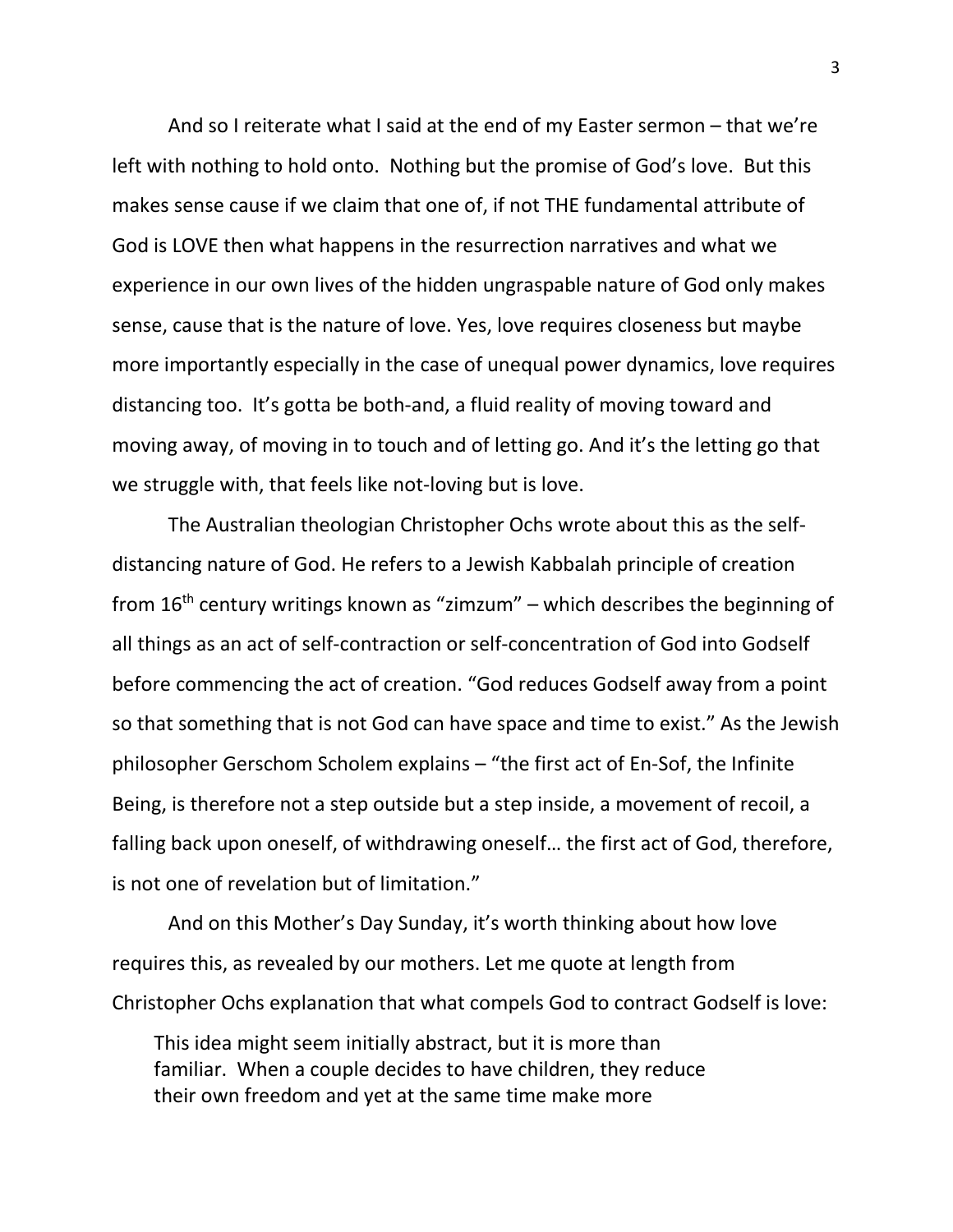space in various ways to allow something new to be created. The mother, in fact, makes space in herself for this new being to exist, and she experiences emotional loss, a kind of distancing, after birth. Parents give up their time, space, money, nerves, sleep, peace, quiet, and a lot of other comforts. They bind the rest of their lives to this new being from which they increasingly have to distance themselves. It is strange and irrational – it is love. For love is able to increase by decreasing, to become more and not less when something is abundantly given, including and at times most especially, when distance is given. P.356

He goes on to talk about how God had to give us space in order for love to be real and not compelled which would be something other than love. He continues:

We would be robbed of any choice if we received God's presence unmediated. God does not force Godself on humanity. So a key element of love is not imposing oneself on the other, not assuming that the other needs or wants (or should need or want) me. Love waits until it is called for. Love hides, gives space, gives distance to let the other be. Distance makes love possible – and at times love demands distance. This then is felt in a seeming absence of God in personal experience, but also in history.

Some of us have mothers that did that pretty well, held onto us just long enough and then out of love let us go. Some of us have mothers who did it terribly, were far too distant for us to know of their love and care or were far too smothering for us to become who we were meant to be outside of her. None of our mothers did it perfectly and none of you mothers are doing it perfectly with your children, for it is a delicate dance and movement and what painful ambiguities there are in a mothers' effort to love while allowing for distance and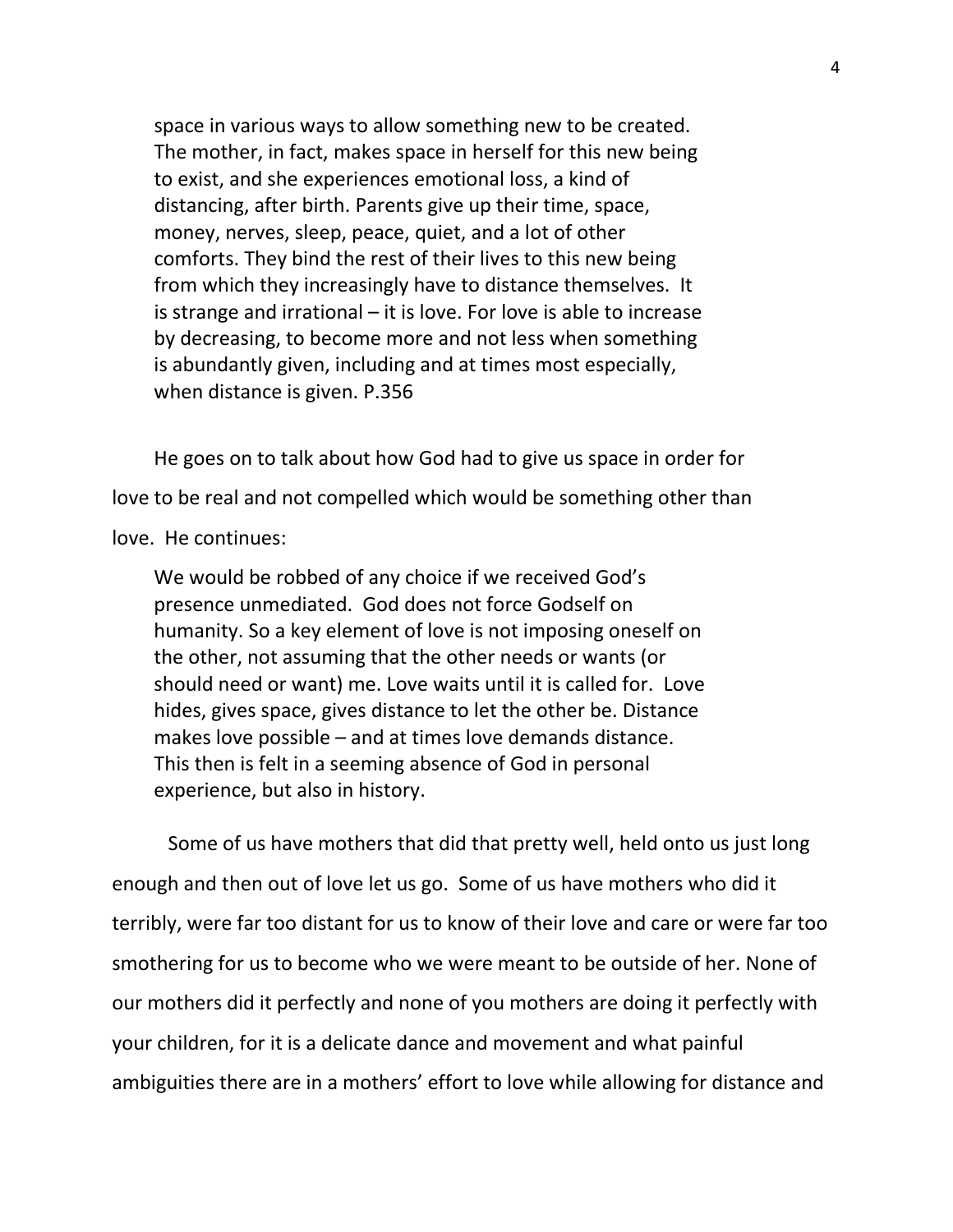letting go. Have I done it enough? Have I done it too much? Our human love is not perfect… or maybe the love is perfect but filtered through our minds and psyches, our fears and egos it gets mucked up at times, inevitably, for all of us.

God as our Great Mother understands, I would think. She gets our tantrums and gripping and fussing all the time – where are you God, don't you love me, how can you allow this, if you really loved me…!!? God's distancing allows room for such questions and resentments, even allows room for our violence and utter rejection of God and love (represented most graphically as Jesus on the cross) but God's distancing, God's drawing back of Godself, God's suffering on a cross, God's empty tomb and not allowing us anything to hold too tightly too, allows room for our freedom which is realized in our freedom to come to love ourselves.

Since we lost the choir this morning I thought I would end my sermon with a song about leaving and letting go which is appropriate at this time of year when there are graduations and transitions and departures all around us: